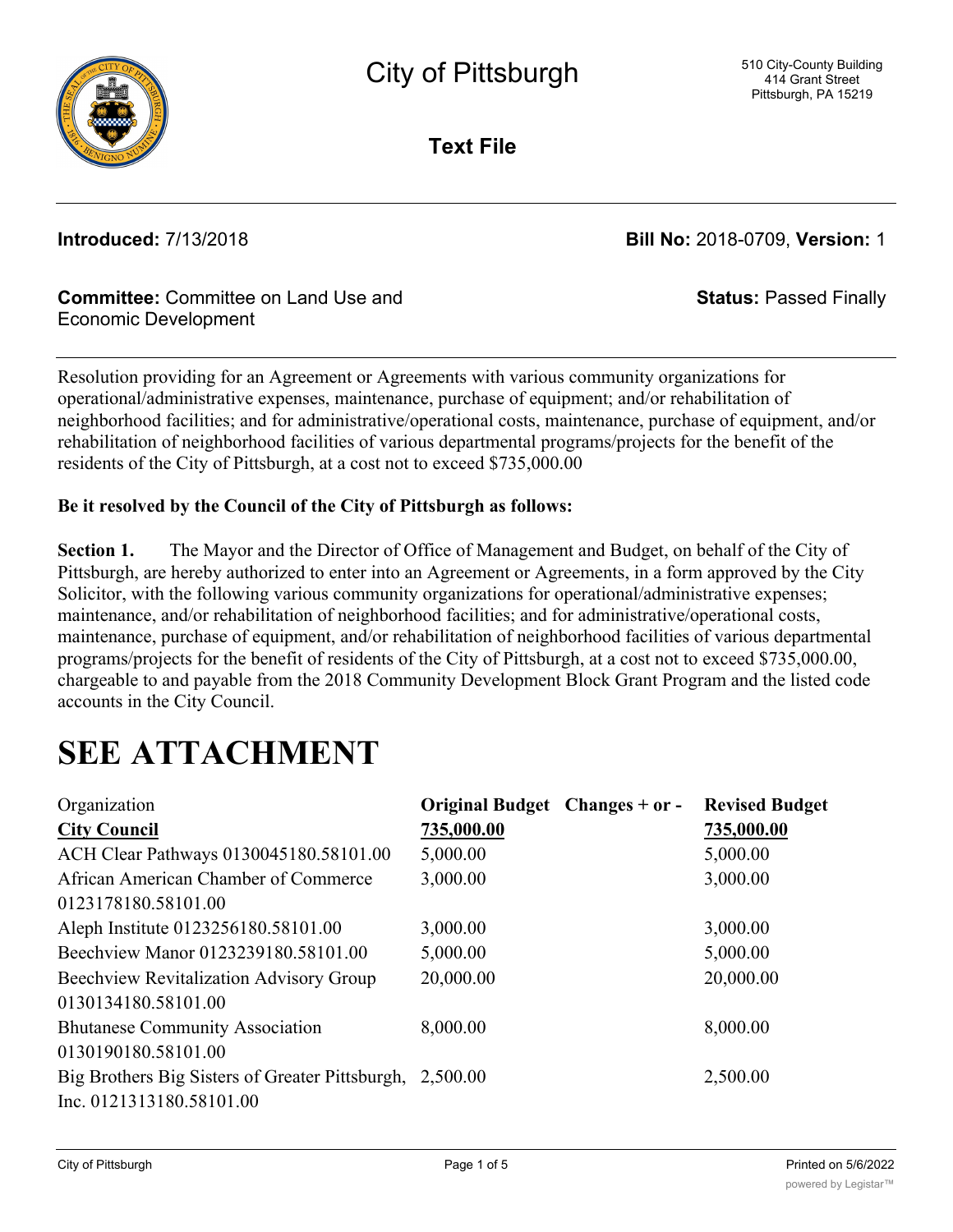## $B^{\text{total}}$ 0130134180.58101.00

#### **Committee:** Committee on Land Use and Economic Development **Committee: Commi**

**Status:** Passed Finally

| <b>Bloomfield Citizens Council</b>                      | 3,000.00  | 3,000.00  |
|---------------------------------------------------------|-----------|-----------|
| 0129864180.58101.00                                     |           |           |
| <b>Bloomfield Development Corp</b>                      | 10,000.00 | 10,000.00 |
| 0123316180.58101.00                                     |           |           |
| <b>Bloomfield Preservation and Heritage</b>             | 2,500.00  | 2,500.00  |
| 0121133180.58101.00                                     |           |           |
| <b>Bloomfield-Garfield Corporation</b>                  | 2,500.00  | 2,500.00  |
| 0121132180.58101.00                                     |           |           |
| Brashear Association 0129755180.58101.00                | 13,000.00 | 13,000.00 |
| Brashear Association/Henry Kaufman Food                 | 2,500.00  | 2,500.00  |
| Pantry/Arlington Food Bank                              |           |           |
| 0130099180.58101.00                                     |           |           |
| <b>Brookline Christian Food Pantry</b>                  | 5,000.00  | 5,000.00  |
| 0123130180.58101.00                                     |           |           |
| Brookline Teen Outreach 0130191180.58101.004,000.00     |           | 4,000.00  |
| <b>Building Bridges for Business</b>                    | 2,500.00  | 2,500.00  |
| 0130100180.58101.00                                     |           |           |
| <b>Carrick Community Council</b>                        | 17,000.00 | 17,000.00 |
| 0123317180.58101.00                                     |           |           |
| Catholic Youth Association of Pittsburgh, Inc.          | 5,000.00  | 5,000.00  |
| 0121323180.58101.00                                     |           |           |
| Center for Victims - Crisis Intervention                | 1,500.00  | 1,500.00  |
| 0128990180.58101.00                                     |           |           |
| Center for Victims/Pittsburgh Mediation Center 2,500.00 |           | 2,500.00  |
| 0129972180.58101.00                                     |           |           |
| Children 2 Champions/North Shore Stallions              | 5,000.00  | 5,000.00  |
| 0130003180.58101.00                                     |           |           |
| Children's Museum of Pittsburgh                         | 9,000.00  | 9,000.00  |
| 0123101180.58101.00                                     |           |           |
| <b>Community Human Services</b>                         | 11,000.00 | 11,000.00 |
| 0123179180.58101.00                                     |           |           |
| Community Human Services / Oakland                      | 2,500.00  | 2,500.00  |
| <b>Business Improvement District</b>                    |           |           |
| 0123124180.58101.00                                     |           |           |
| District 1                                              | 49,500.00 | 49,500.00 |
| <b>East End Cooperative Ministries</b>                  | 2,500.00  | 2,500.00  |
| 0129761180.58101.00                                     |           |           |

 $B_{\rm 2D}$  , and  $B_{\rm 2D}$  and  $B_{\rm 2D}$  and  $B_{\rm 2D}$  and  $B_{\rm 2D}$  and  $B_{\rm 2D}$  ,  $B_{\rm 2D}$  ,  $B_{\rm 2D}$  ,  $B_{\rm 2D}$  ,  $B_{\rm 2D}$  ,  $B_{\rm 2D}$  ,  $B_{\rm 2D}$  ,  $B_{\rm 2D}$  ,  $B_{\rm 2D}$  ,  $B_{\rm 2D}$  ,  $B_{\rm 2D}$  ,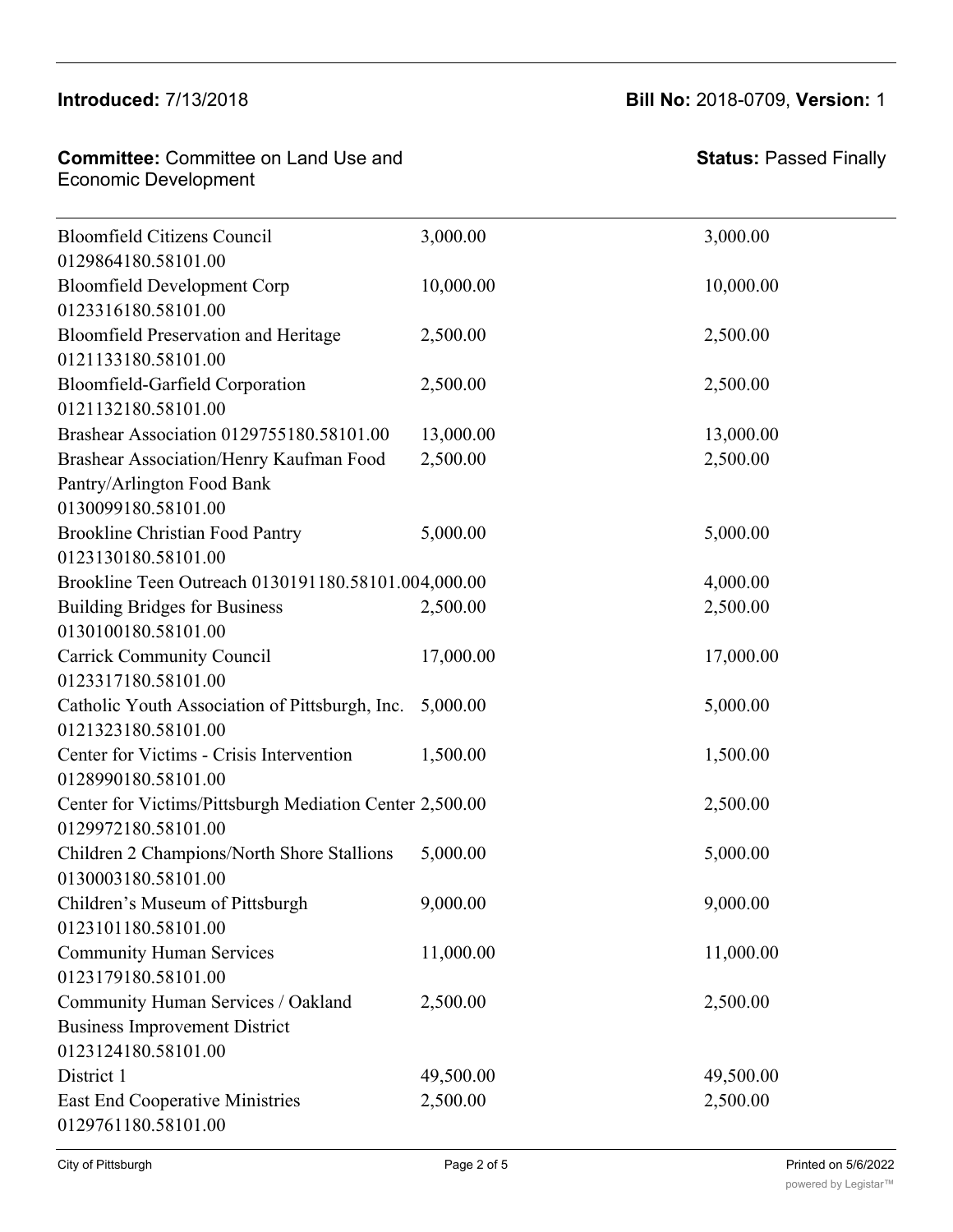### Introduced:  $7/13/2018$ Business Improvement District

0123179180.58101.00

### **Committee:** Committee on Land Use and Economic Development District 1 49,500.00 49,500.00

**Status:** Passed Finally

| <b>Emmaus Community of Pittsburgh</b><br>0123304180.58101.00 | 2,500.00  | 2,500.00  |
|--------------------------------------------------------------|-----------|-----------|
| Friendship Circle 0130152180.58101.00                        | 5,000.00  | 5,000.00  |
| Friendship Community Group                                   | 2,500.00  | 2,500.00  |
| 0130076180.58101.00                                          |           |           |
| Greater Pittsburgh Arts Council                              | 2,500.00  | 2,500.00  |
| 0130077180.58101.00                                          |           |           |
| Greater Pittsburgh Community Food Bank                       | 77,500.00 | 77,500.00 |
| 0167146180.58101.00                                          |           |           |
| Greater Pittsburgh Literacy Council<br>0130064180.58101.00   | 2,500.00  | 2,500.00  |
| Hazelwood Initiative 0129131180.58101.00                     | 10,000.00 | 10,000.00 |
| Higher Achievement Inc 0130153180.58101.00 2,500.00          |           | 2,500.00  |
| Hill District CDC 0121181180.58101.00                        | 10,000.00 | 10,000.00 |
| Hilltop Alliance 0130108180.58101.00                         | 13,000.00 | 13,000.00 |
| Holy Wisdom Parish Food Bank                                 | 4,500.00  | 4,500.00  |
| 0123327180.58101.00                                          |           |           |
| Jewish Association on Aging                                  | 3,000.00  | 3,000.00  |
| 0123191180.58101.00                                          |           |           |
| Jewish Community Center - Young Men and                      | 2,500.00  | 2,500.00  |
| Women's Hebrew Association                                   |           |           |
| 0123128180.58101.00                                          |           |           |
| Jewish Family and Children's Service - Refugee 5,500.00      |           | 5,500.00  |
| Services 0130025180.58101.00                                 |           |           |
| Jewish Family and Children's Services - Career 2,500.00      |           | 2,500.00  |
| Development 0129757180.58101.00                              |           |           |
| Jewish Family and Children's Services - Food                 | 3,000.00  | 3,000.00  |
| Pantry 0130103180.58101.00                                   |           |           |
| Lawrenceville Corporation                                    | 7,500.00  | 7,500.00  |
| 0123332180.58101.00                                          |           |           |
| Lawrenceville United 0129855180.58101.00                     | 10,000.00 | 10,000.00 |
| Lincoln Place Presbyterian                                   | 3,000.00  | 3,000.00  |
| 0123377180.58101.00                                          |           |           |
| Macedonia Family and Community Enrichment 5,000.00           |           | 5,000.00  |
| Center (FACE) 0129118180.58101.00                            |           |           |
| Mount Washington Community Center - former 10,000.00         |           | 10,000.00 |
| REAM Center 0123310180.58101.00                              |           |           |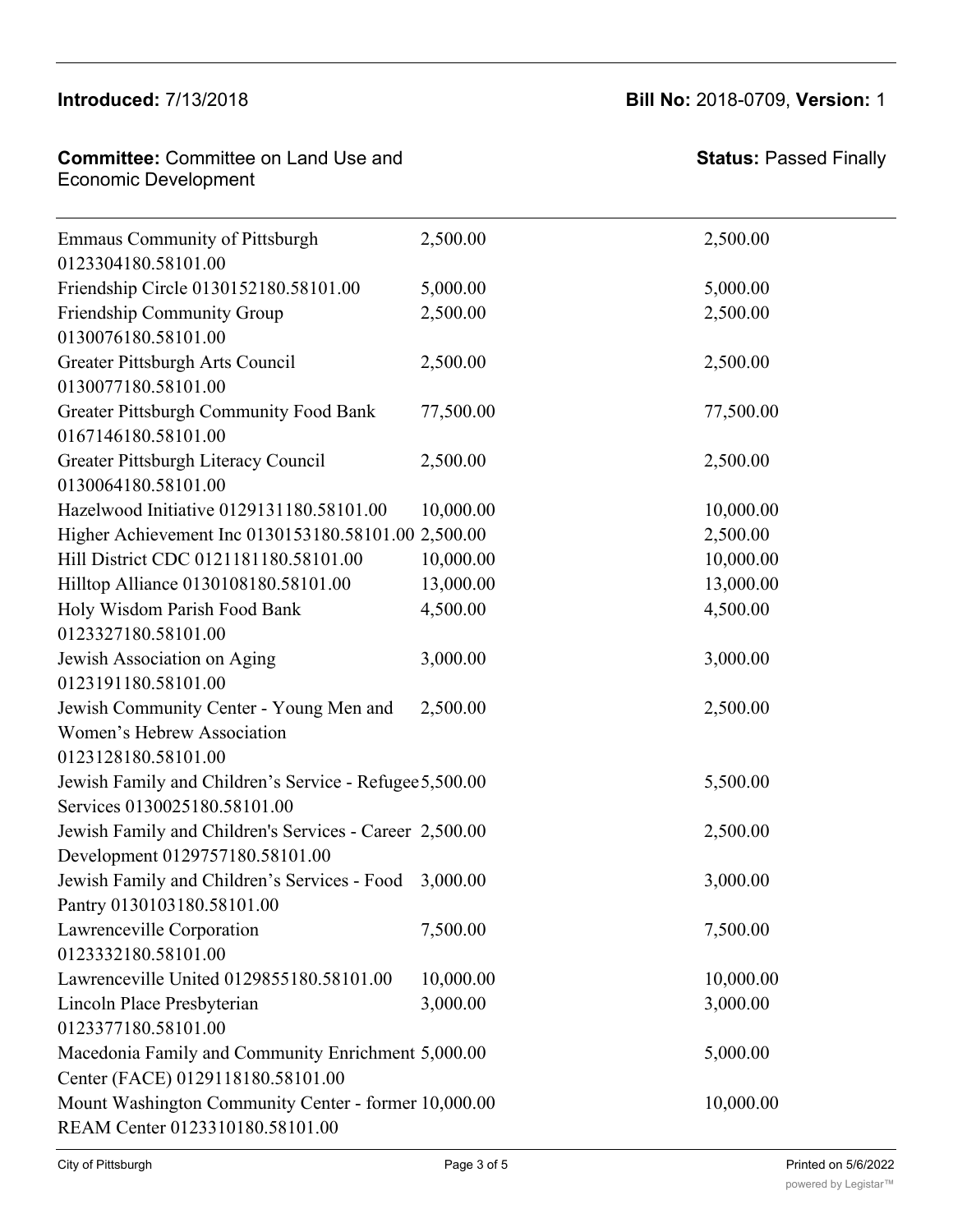# Introduced:  $7/13/2018$

**Committee:** Committee on Land Use and

Committee. Committee on Land O

Macedonia Family and Community Enrichment

**Introduced:** 7/13/2018 **Bill No:** 2018-0709, **Version:** 1 3,000.00 3,000.00

5,000.00 5,000.00

**Status:** Passed Finally

| <b>Economic Development</b>                                                        |             |                     |
|------------------------------------------------------------------------------------|-------------|---------------------|
| Mt. Washington CDC 0129780180.58101.00                                             | 2,500.00    | 2,500.00            |
| National Council of Jewish Women                                                   | 5,500.00    | 5,500.00            |
| 0121377180.58101.00                                                                |             |                     |
| Neighborhood Academy 0130104180.58101.00 2,500.00                                  |             | 2,500.00            |
| Northside Coalition of Fair Housing<br>0129851180.58101.00                         | 9,500.00    | 9,500.00            |
| Northside Community Development Fund<br>0123270180.58101.00                        | 2,500.00    | 2,500.00            |
| Northside Partnership 0130203180.58101.00                                          | 5,000.00    | 5,000.00            |
| Oakland Planning and Development Corp.<br>0121379180.58101.00                      | 5,000.00    | 5,000.00            |
| Pa Cleanways of Allegheny County<br>0123365180.58101.00                            | 2,500.00    | 2,500.00            |
| Pennsylvania Resource Council<br>0123151180.58101.00                               | 2,500.00    | 2,500.00            |
| People's Oakland 0129970180.58101.00                                               | 2,500.00    | 2,500.00            |
| Persad Center 0121384180.58101.00                                                  | 7,000.00    | 7,000.00            |
| Pittsburgh Action Against Rape<br>0129655180.58101.00                              | 12,500.00   | 12,500.00           |
| Pittsburgh AIDS Task Force<br>0129787180.58101.00                                  | 5,000.00    | 5,000.00            |
| Pittsburgh Community Kitchen / Community<br>Kitchen Pittsburgh 0130192180.58101.00 | 3,000.00    | 3,000.00            |
| Pittsburgh Community Services - Hunger<br>0121390180.58101.00                      | 64,000.00   | 64,000.00           |
| Pittsburgh Community Services - Safety<br>0123191180.58101.00                      | 16,000.00   | 16,000.00           |
| <b>Pittsburgh Parks Conservancy</b><br>0123243180.58101.00                         | 2,500.00    | 2,500.00            |
| Pittsburgh Project 0123198180.58101.00                                             | 5,000.00    | 5,000.00            |
| POISE Foundation 0123279180.58101.00                                               | 65,000.00   | 65,000.00           |
| Preservation Pittsburgh/Allegheny City Historic 5,000.00                           |             | 5,000.00            |
| Gallery 0130145180.58101.00                                                        |             |                     |
| Prevention Point Pittsburgh                                                        | 5,000.00    | 5,000.00            |
| 0123289180.58101.00                                                                |             |                     |
| Riverview Apartments 0123054180.58101.00                                           | 3,000.00    | 3,000.00            |
| Saint Ambrose Manor 0129909180.58101.00                                            | 6,000.00    | 6,000.00            |
| City of Pittsburgh                                                                 | Page 4 of 5 | Printed on 5/6/2022 |

Lawrenceville United 0129855180.58101.00 10,000.00 10,000.00